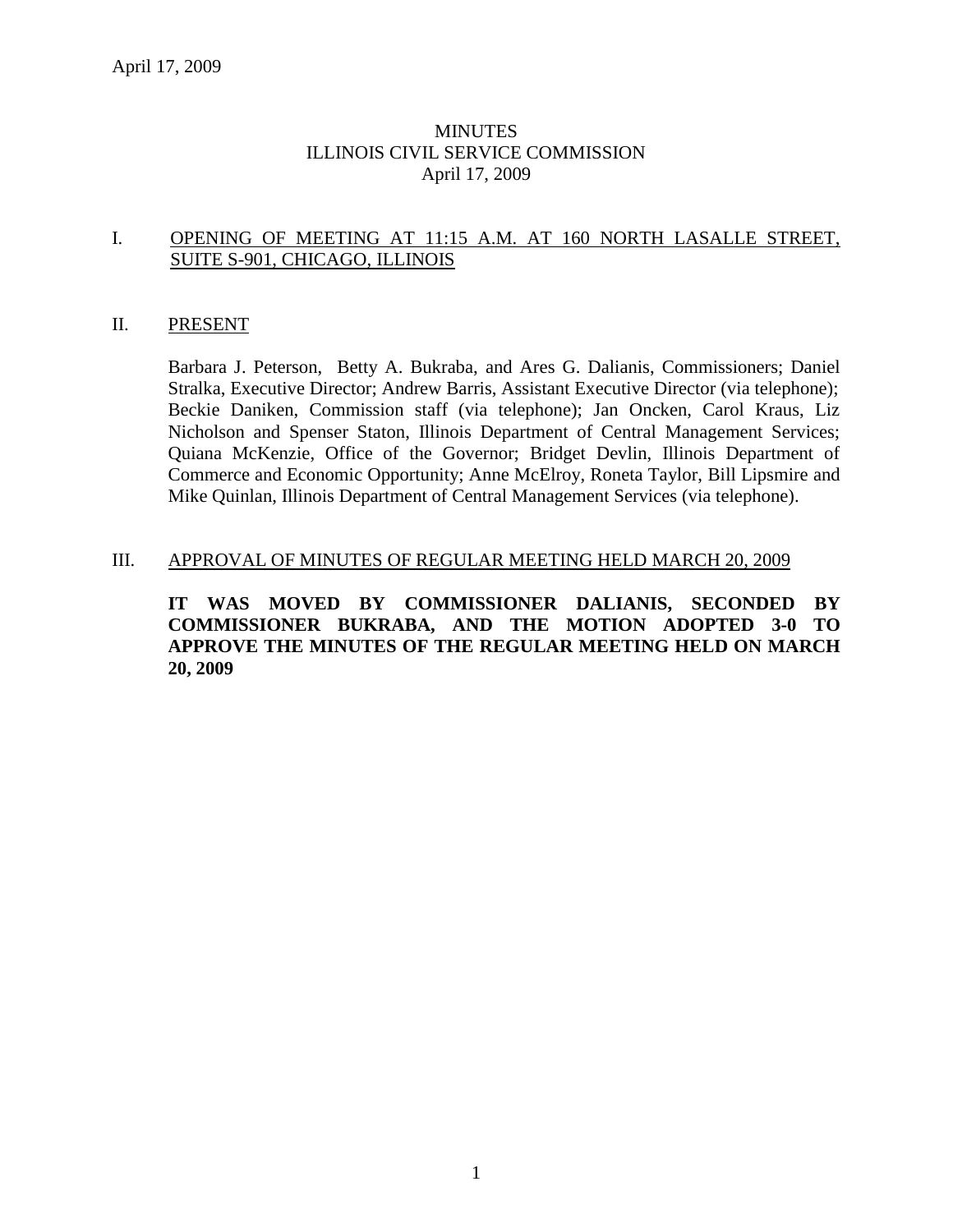#### EXEMPTIONS UNDER SECTION 4d(3) OF THE PERSONNEL CODE IV.

# A. Report on Exempt Positions

| <u>Agency</u>                         | Total<br>Employees | Number of Exempt<br>Positions |
|---------------------------------------|--------------------|-------------------------------|
|                                       |                    |                               |
|                                       |                    |                               |
|                                       |                    |                               |
|                                       |                    |                               |
| Central Management Services 1,489 110 |                    |                               |
| Children and Family Services 3,142 49 |                    |                               |
|                                       |                    |                               |
|                                       |                    |                               |
|                                       |                    |                               |
|                                       |                    |                               |
|                                       |                    |                               |
|                                       |                    |                               |
|                                       |                    |                               |
|                                       |                    |                               |
|                                       |                    |                               |
|                                       |                    |                               |
|                                       |                    |                               |
|                                       |                    |                               |
|                                       |                    |                               |
|                                       |                    |                               |
|                                       |                    |                               |
|                                       |                    |                               |
|                                       |                    |                               |
|                                       |                    |                               |
|                                       |                    |                               |
|                                       |                    |                               |
|                                       |                    |                               |
|                                       |                    |                               |
|                                       |                    |                               |
|                                       |                    |                               |
|                                       |                    |                               |
|                                       |                    |                               |
|                                       |                    |                               |
|                                       |                    |                               |
|                                       |                    |                               |
|                                       |                    |                               |
|                                       |                    |                               |
|                                       |                    |                               |
|                                       |                    |                               |
|                                       |                    |                               |
|                                       |                    |                               |
|                                       |                    |                               |
|                                       |                    |                               |
|                                       |                    |                               |
|                                       |                    |                               |
|                                       |                    |                               |
|                                       |                    |                               |
|                                       |                    |                               |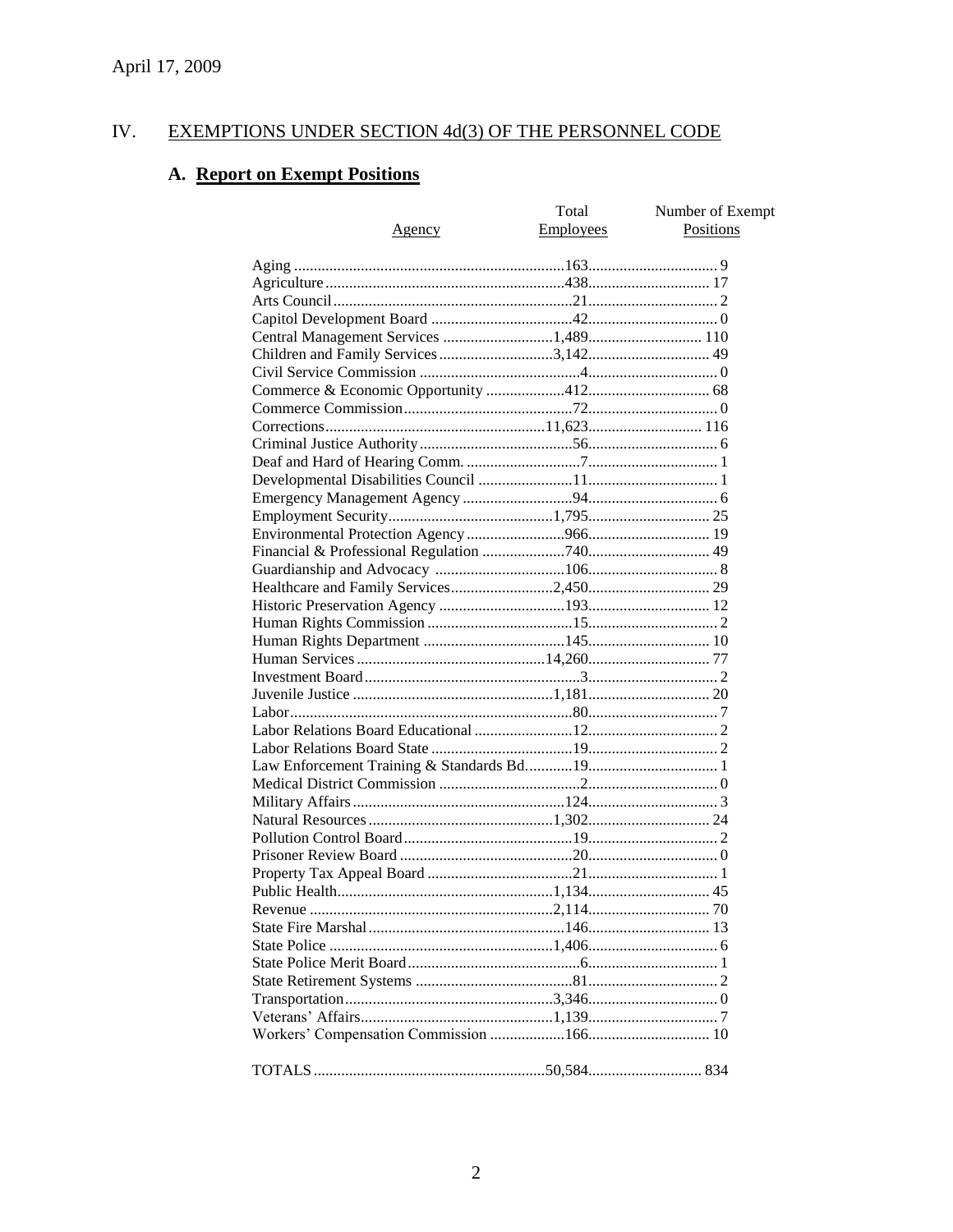### **B. Governing Rule - Jurisdiction B Exemptions**

- a) Before a position shall qualify for exemption from Jurisdiction B under Section 4d(3) of the Personnel Code, the position shall be directly responsible to:
	- 1. The Governor, or
	- 2. A departmental director or assistant director appointed by the Governor, or
	- 3. A board or commission appointed by the Governor, or
	- 4. The head of an agency created by Executive Order, or the director or assistant director of an agency carrying out statutory powers, whose offices are created by the Governor subject to legislative veto under Article V, Section 11, of the Constitution of 1970, which agency head, director, or assistant director may themselves be subject to exemption under Section 4d(3), or
	- 5. In an agency having a statutory assistant director, a deputy director exercising full line authority under the director for all operating entities of the agency, provided the statutory role of assistant director is vacant or is assigned clearly distinct and separate duties from the deputy director and as a colleague to him, or
	- 6. A line position organizationally located between the director and/or assistant director and a subordinate statutorily exempt position(s), provided the position proposed for exemption has line authority over the statutory exempt position(s), or
	- 7. The elected head of an independent agency in the executive, legislative, or judicial branch of government.
- b) If a position meets the above criterion, it must, in addition, be responsible for one or more of the following before it shall be approved as exempt:
	- 1. Directs programs defined by statute and/or departmental, board, or commission policy or possess significant authority when acting in the capacity of a director of programs to bind the agency.
	- 2. Makes decisions in exercising principal responsibility for the determination or execution of policy which fix objectives or state the principles to control action toward operating objectives of one or more divisions, such decisions being subject to review or reversal only by the director, assistant director, board, or commission.
	- 3. Participates in the planning and programming of departmental, board, or commission activities, integrating the plans and projections of related divisions, and the scheduling of projected work programs of those agencies.

\* \* \*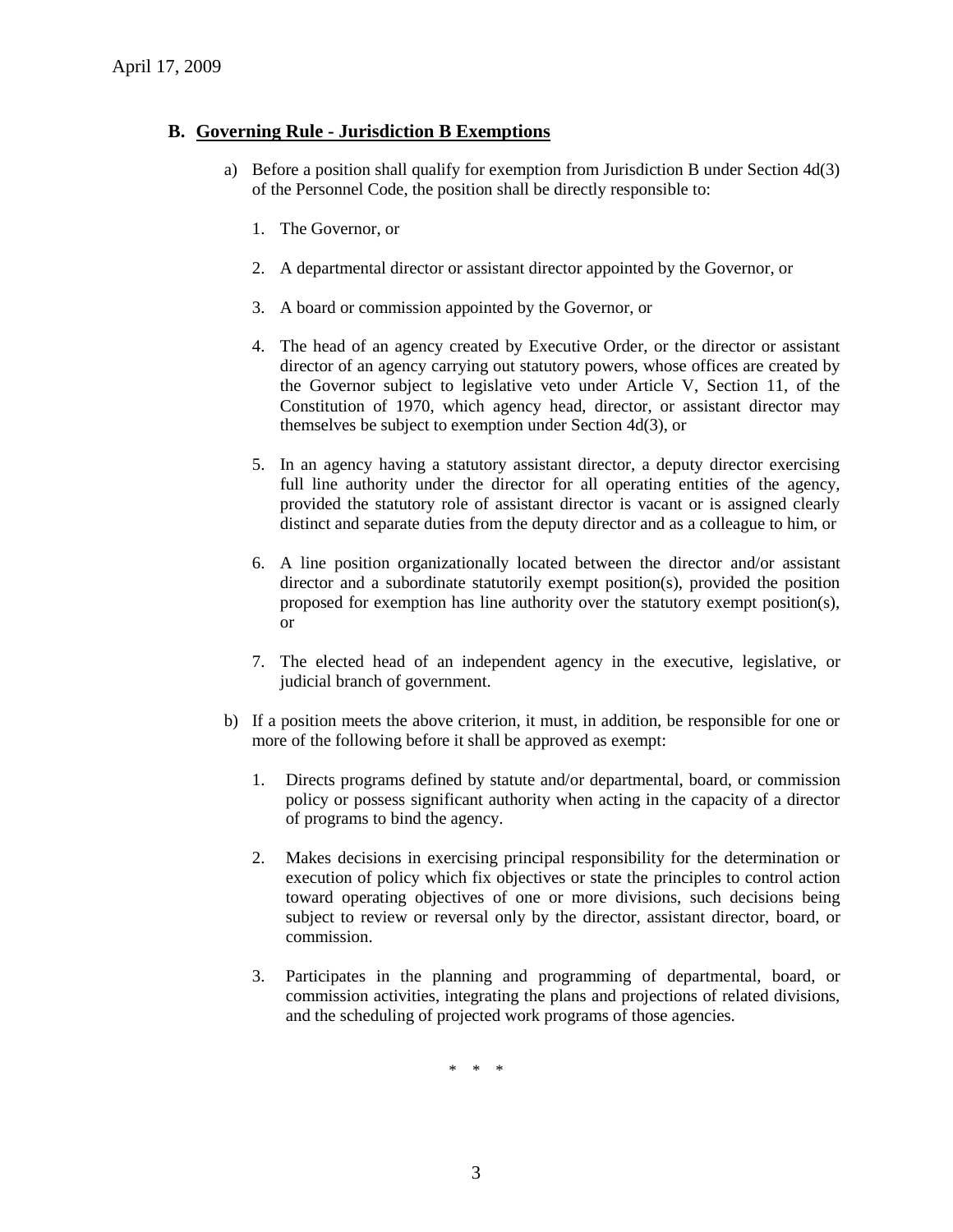## **C. Requests for 4d(3) Exemption**

As to Item C, Executive Director Daniel Stralka stated that this request was for the Federal Legislation Manager for the Illinois Department of Commerce and Economic Opportunity, a position that reports to the Director. This position was originally exempted in 2000 but was then relocated to Washington D.C. This relocation caused the abolishment of the position. The recent passage of the American Recovery and Reinvestment Act (ARRA) which is also commonly known as the federal stimulus program, prompted the agency to reestablish the position and resubmit an exemption request. This position has principal policy responsibility for developing proposals and evaluating all federal legislation that impacts the agency. It possesses significant authority to speak on behalf of the agency director and represent the agency on a variety of economic development issues with Congressional Representatives and the Governor's office. For these reasons, staff recommended approval of this request.

Executive Director Stralka also noted that while the federal stimulus program prompted this request, its other responsibilities justified the approval recommendation. He noted that the State is taking a more centralized approach to applying and managing the federal stimulus funds it will be eligible for as will be further explained in the following requests. Technical Services and State agencies are **not** to interpret approval of this request as a green light for each agency to submit exemption requests for positions involved in applying for and managing programs involved with the distribution of federal stimulus funds.

Commissioner Dalianis inquired whether the agency had made any change to the position description since it was last approved for exemption. Bridget Devlin, Human Resources Manager, responded that it had not.

Commissioner Raymond W. Ewell arrived at 11:18 a.m.

 $\bullet$ As to Items D1-9, Executive Director Stralka explained that this request is for nine Federal Stimulus Administrators for the Illinois Department of Central Management Services. These positions all report to the Chief Internal Auditor who reports to the Director of Central Management Services. The Chief Internal Auditor reports to both the Director of Central Management Services and the Governor's Internal Audit Committee. The Audit Committee was created by Administrative Order and is made up of the following members – the Governor's Chief of Staff, Chief Operating Officer, Chief Legal Counsel, Director of the Office of Management and Budget and the Director of Central Management Services. These requested positions are in the latter's organizational structure. He also noted that the Office of Internal Audit has been designated by the State as the central clearinghouse for the internal auditing function of the federal stimulus program. The significance is that individual agencies will not, as the program is presently contemplated and has been presented to Commission staff, have principal policy responsibilities in the administration of the federal stimulus program. In addition, this internal auditing function is not the traditional auditing function as was further explained.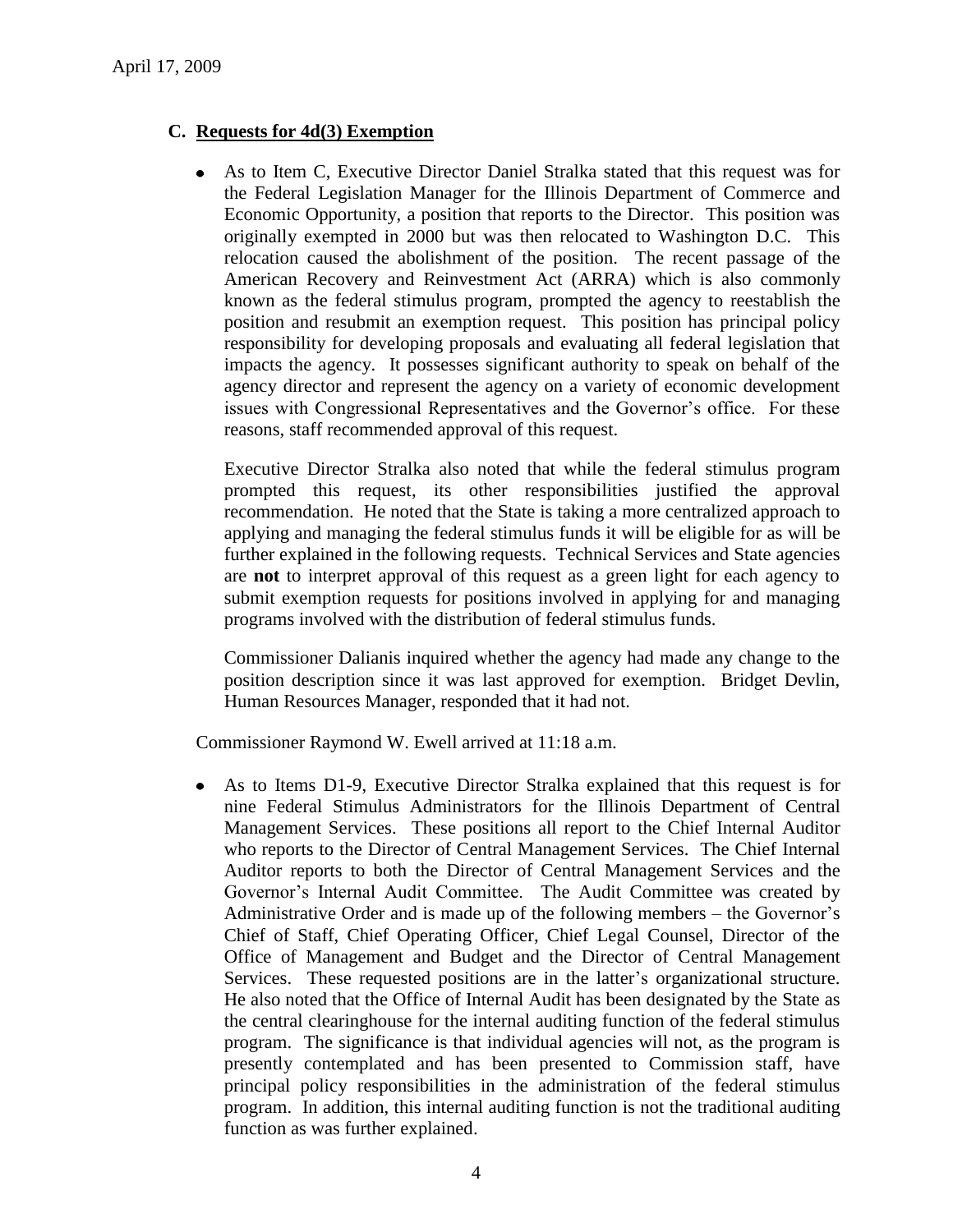These requests are directly related to the passage of the ARRA (American Recovery and Reinvestment Act). From information provided to the Commission, the State is anticipating receiving \$9,000,000,000 from the federal government in federal stimulus funds to be spent on any number of qualifying projects over the next two fiscal years starting on July 1, 2009. However, the federal government is instituting a number of checks and balances on the delivery of these funds and the State has, over the past few weeks, been feverishly working on establishing an internal control structure that will allow it to maximize the federal stimulus dollars it receives while ensuring it complies with these checks and balances. These positions all are part of the structure the State is developing to administer this program which is a work in progress.

The State has established a Stimulus Program Executive Committee chaired by the Chief Operational Officer of the State of Illinois. The Chief Internal Auditor also sits on this Committee to ensure compliance with all requirements for federal grant administration, a requirement for accessing these funds. The purpose of this Committee is to make decisions regarding which projects or programs will be submitted to the federal government to compete for federal stimulus funding. To assist in this process, these Federal Stimulus Administrator positions were created. The State has elected to organize them by agency and geographical zone similar to the Illinois Department of Transportation. This geographical division is required by the ARRA. The requested positions would be somewhat similar to regional administrator positions in a number of agencies such as the Illinois Department of Children and Family Services or the Illinois Department of Employment Security for which the Commission has previously granted exemptions. It has been represented that the requested positions will be functioning more as high level consultants than as dedicated auditors. While they will still perform many auditing functions, they will also be making determinations having a significant impact on which projects or programs the Executive Committee determines will be submitted for federal stimulus funding.

While it has at times been represented that these positions would be submitted for a limited term exemption, as they stand before the Commission the request did not have that limitation. It had been suggested to the agency that a limited term of six months be considered as Technical Services is planning on conducting a class study for these positions. The agency rejected this since the class study may well take up to 12 months and there were concerns over the State's ability to attract qualified applicants for positions which may have such a short duration.

Executive Director Stralka explained that this is a highly unique request. The positions are dedicated to a single federal program of limited duration which is rapidly being implemented due to the current economic climate. The deteriorated financial condition of the State is such that it is an inarguable necessity that the State needs to maximize its claim to federal stimulus funds. The time factor itself makes these requests something of a moving target as no one can predict with certainty exactly how the contemplated federal stimulus administrative structure and process will ultimately play out as the State works toward maximizing its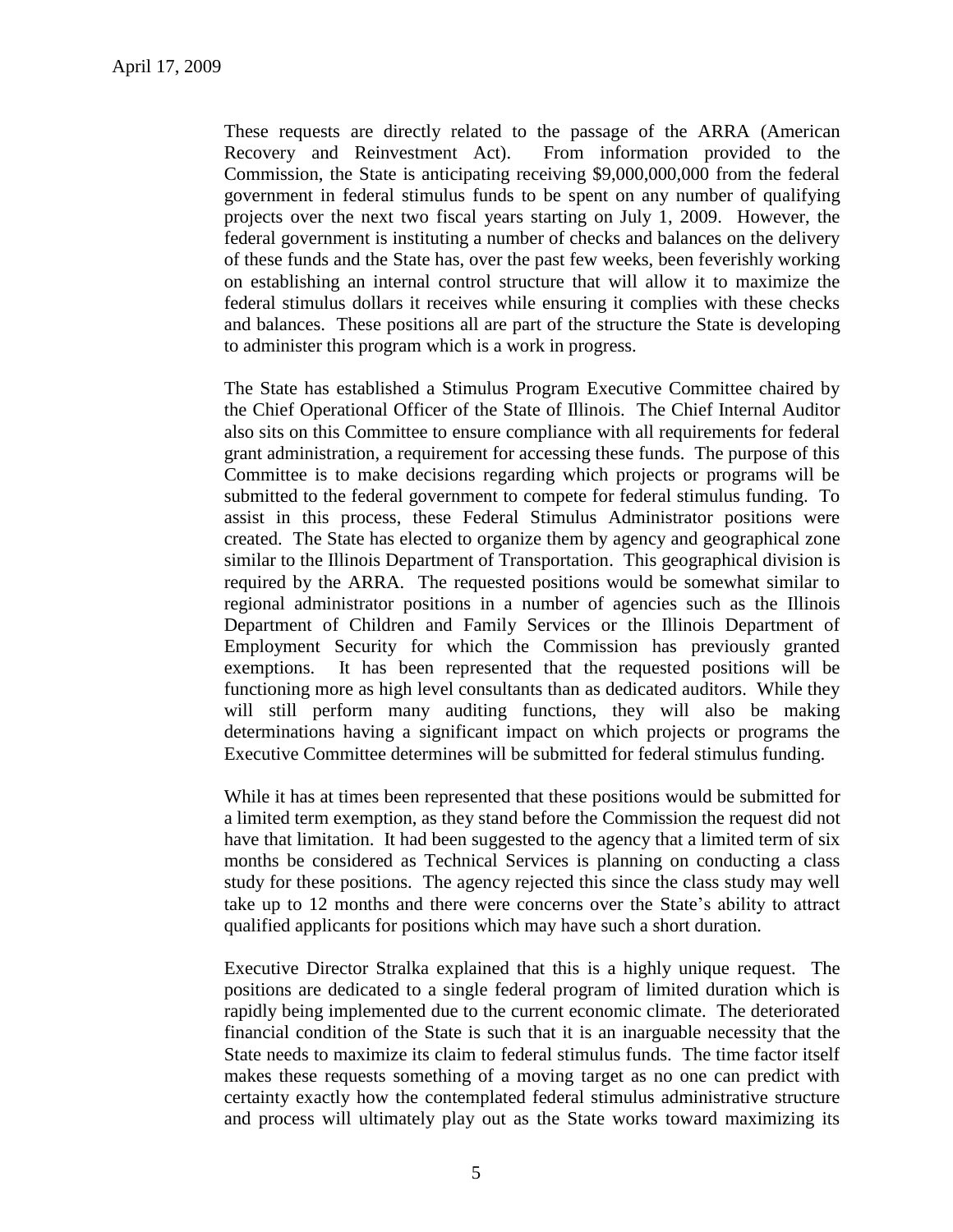take. When considering the program and its significance to the development and maintenance of important projects and programs across agency boundaries, it appears that these positions will have significant programmatic responsibilities in not only ensuring the State maximizes its return of federal stimulus dollars but also in which projects and programs are submitted for federal stimulus funding. The federal stimulus program is certainly of the size - \$9,000,000,000 with 77 mandatory grants and over 160 competitive grants in play  $-$  to justify principal policy exempt positions in its administration. For these reasons, Staff recommends approval of these requests, though with a limited duration of 24 months.

Executive Director Stralka mentioned there were several representatives present that could add to or correct this presentation and respond to any questions the Commissioners may have.

Commissioners Bukraba and Peterson made a number of inquiries about the scope of the program in Illinois and how quickly it will be implemented. Carol Kraus, Chief Internal Auditor, responded that they are already reviewing agency requests and capabilities so that the State can maximize its funding requests. She noted that while some funding has been approved already, it will certainly start by July 1. The first required reports to the federal government are due July 10 which is why she hoped that these positions could get filled in the next few weeks. She also noted that in addition to the previously mentioned \$9,000,000,000 there is an additional \$2,000,000,000 for a capital program for Illinois Department of Transportation projects. She provided examples of programs that will benefit from the federal stimulus such as providing unemployment benefits, reducing Medicaid payment backlogs, expanding job training programs, and funding weatherization programs for energy efficiency.

Commissioner Ewell inquired why the positions were being assigned to zones. Carol Kraus stated that different programs exist in different geographic areas of the State and also noted that the ARRA mandates geographic reporting. response to a question from Commissioner Bukraba, Carol Kraus indicated that the positions are located in Cook and Sangamon counties since most agencies have the vast majority of their administrative staffs who these positions will be interacting with in either of these two work locations. The Commissioners as a whole thanked the agency representatives for their information and hard work in securing as much of federal stimulus money as possible for the State and wished them good luck in their efforts.

### **IT WAS MOVED BY COMMISSIONER DALIANIS, SECONDED BY COMMISSIONER PETERSON, AND THE MOTION ADOPTED 4-0 TO GRANT THE REQUEST FOR 4D(3) EXEMPTION FOR THE FOLLOWING POSITION:**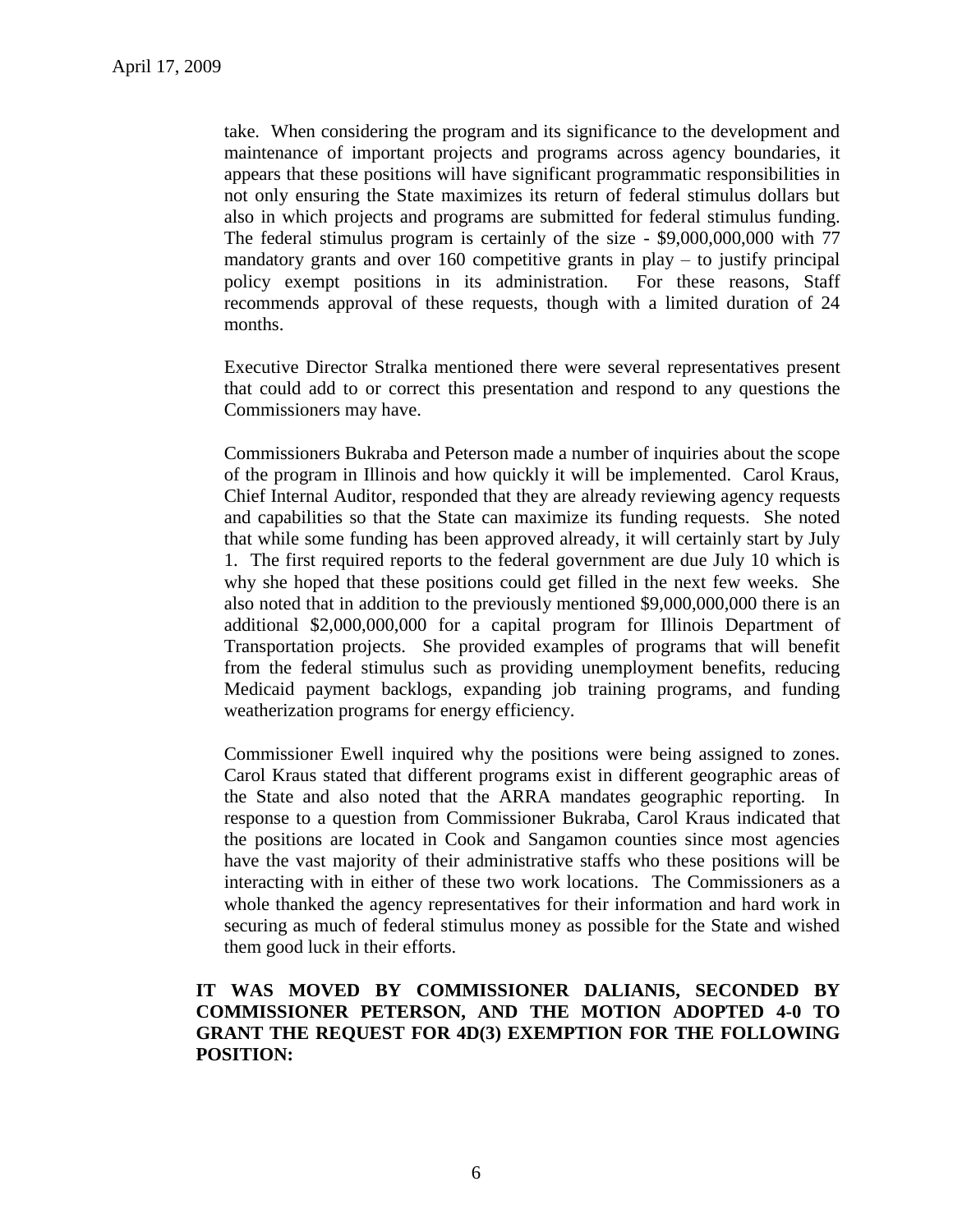| <b>Position Number</b>  | 40070-42-00-000-30-01                    |
|-------------------------|------------------------------------------|
| Position Title          | Senior Public Service Administrator      |
| Bureau/Division         | Director's Office                        |
| <b>Functional Title</b> | <b>Federal Legislation Administrator</b> |
| Incumbent               | Vacant                                   |
| Supervisor              | Director                                 |
| Location                | <b>Sangamon County</b>                   |

## **C. Illinois Dept. of Commerce and Economic Opportunity**

### **IT WAS MOVED BY COMMISSIONER PETERSON, SECONDED BY COMMISSIONER BUKRABA, AND THE MOTION ADOPTED 4-0 TO GRANT THE REQUESTS FOR 4D(3) EXEMPTION FOR THE FOLLOWING POSITIONS FOR A TERM OF 24 MONTHS:**

### **D1. Illinois Department of Central Management Services**

| <b>Position Number</b>  | 40070-37-03-000-50-01                                   |
|-------------------------|---------------------------------------------------------|
| <b>Position Title</b>   | Senior Public Service Administrator                     |
| Bureau/Division         | Office of Internal Audit                                |
| <b>Functional Title</b> | Federal Stimulus Administrator (Sangamon County Zone 1) |
| Incumbent               | Vacant                                                  |
| Supervisor              | Chief Internal Auditor, who reports to the Director     |
| Location                | <b>Sangamon County</b>                                  |

### **D2. Illinois Department of Central Management Services**

| <b>Position Number</b>  | 40070-37-03-000-50-02                                   |
|-------------------------|---------------------------------------------------------|
| Position Title          | Senior Public Service Administrator                     |
| Bureau/Division         | Office of Internal Audit                                |
| <b>Functional Title</b> | Federal Stimulus Administrator (Sangamon County Zone 2) |
| Incumbent               | Vacant                                                  |
| Supervisor              | Chief Internal Auditor, who reports to the Director     |
| Location                | <b>Sangamon County</b>                                  |

### **D3. Illinois Department of Central Management Services**

| <b>Position Number</b>  | 40070-37-03-000-50-03                                   |
|-------------------------|---------------------------------------------------------|
| Position Title          | Senior Public Service Administrator                     |
| Bureau/Division         | <b>Office of Internal Audit</b>                         |
| <b>Functional Title</b> | Federal Stimulus Administrator (Sangamon County Zone 3) |
| Incumbent               | Vacant                                                  |
| Supervisor              | Chief Internal Auditor, who reports to the Director     |
| Location                | <b>Sangamon County</b>                                  |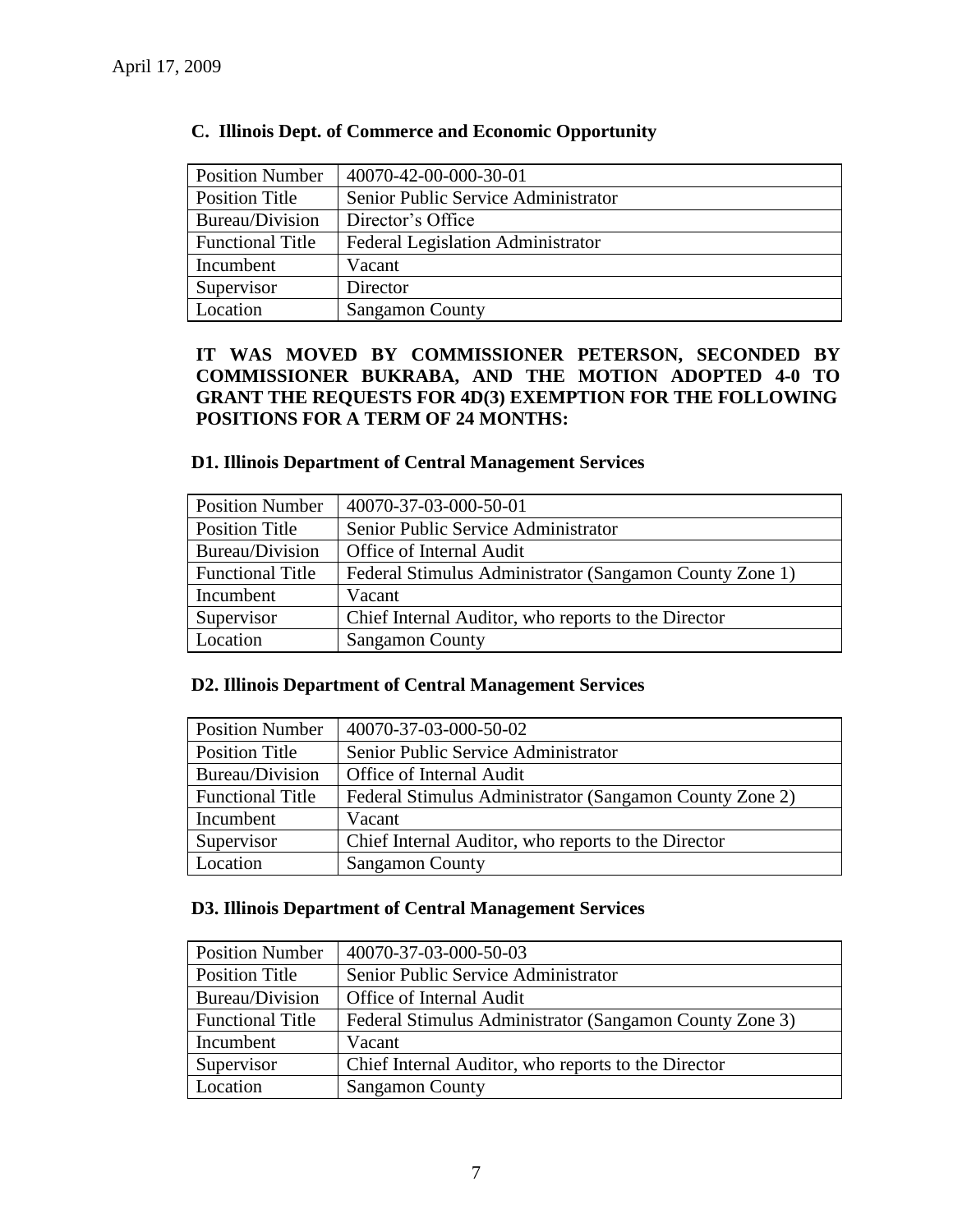| <b>Position Number</b>  | 40070-37-03-000-50-04                                   |
|-------------------------|---------------------------------------------------------|
| <b>Position Title</b>   | Senior Public Service Administrator                     |
| Bureau/Division         | Office of Internal Audit                                |
| <b>Functional Title</b> | Federal Stimulus Administrator (Sangamon County Zone 4) |
| Incumbent               | Vacant                                                  |
| Supervisor              | Chief Internal Auditor, who reports to the Director     |
| Location                | <b>Sangamon County</b>                                  |

# **D4. Illinois Department of Central Management Services**

# **D5. Illinois Department of Central Management Services**

| <b>Position Number</b>  | 40070-37-03-000-50-05                                   |
|-------------------------|---------------------------------------------------------|
| Position Title          | Senior Public Service Administrator                     |
| Bureau/Division         | Office of Internal Audit                                |
| <b>Functional Title</b> | Federal Stimulus Administrator (Sangamon County Zone 5) |
| Incumbent               | Vacant                                                  |
| Supervisor              | Chief Internal Auditor, who reports to the Director     |
| Location                | <b>Sangamon County</b>                                  |

# **D6. Illinois Department of Central Management Services**

| <b>Position Number</b>  | 40070-37-03-000-50-06                               |
|-------------------------|-----------------------------------------------------|
| <b>Position Title</b>   | Senior Public Service Administrator                 |
| Bureau/Division         | Office of Internal Audit                            |
| <b>Functional Title</b> | Federal Stimulus Administrator (Cook County Zone 1) |
| Incumbent               | Vacant                                              |
| Supervisor              | Chief Internal Auditor, who reports to the Director |
| Location                | <b>Cook County</b>                                  |

### **D7. Illinois Department of Central Management Services**

| <b>Position Number</b>  | 40070-37-03-000-50-07                               |
|-------------------------|-----------------------------------------------------|
| Position Title          | Senior Public Service Administrator                 |
| Bureau/Division         | Office of Internal Audit                            |
| <b>Functional Title</b> | Federal Stimulus Administrator (Cook County Zone 2) |
| Incumbent               | Vacant                                              |
| Supervisor              | Chief Internal Auditor, who reports to the Director |
| Location                | <b>Cook County</b>                                  |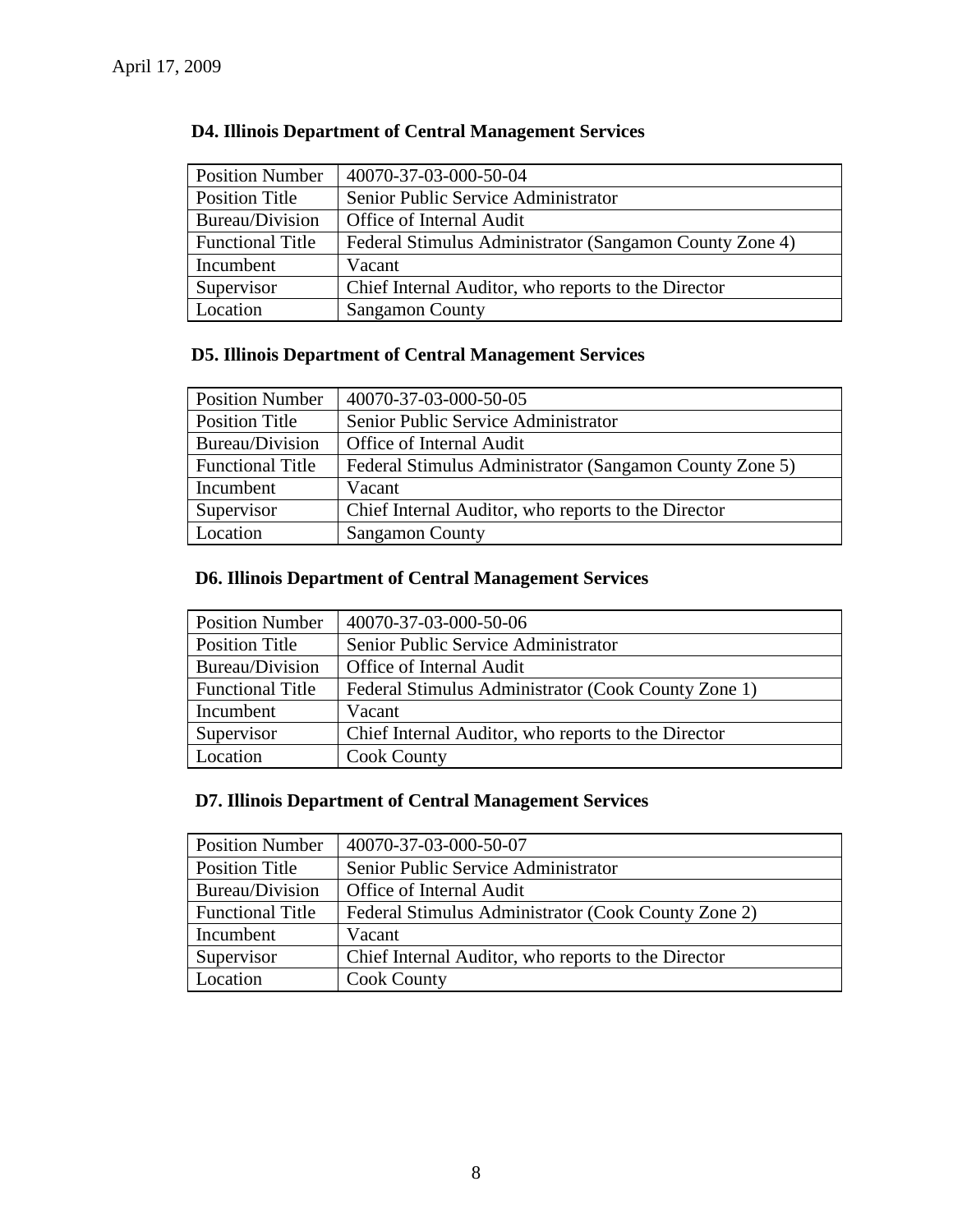| <b>Position Number</b>  | 40070-37-03-000-50-08                               |
|-------------------------|-----------------------------------------------------|
| Position Title          | Senior Public Service Administrator                 |
| Bureau/Division         | Office of Internal Audit                            |
| <b>Functional Title</b> | Federal Stimulus Administrator (Cook County Zone 3) |
| Incumbent               | Vacant                                              |
| Supervisor              | Chief Internal Auditor, who reports to the Director |
| Location                | <b>Cook County</b>                                  |

### **D8. Illinois Department of Central Management Services**

### **D9. Illinois Department of Central Management Services**

| <b>Position Number</b>  | 40070-37-03-000-50-09                               |
|-------------------------|-----------------------------------------------------|
| Position Title          | Senior Public Service Administrator                 |
| Bureau/Division         | Office of Internal Audit                            |
| <b>Functional Title</b> | Federal Stimulus Administrator (Cook County Zone 4) |
| Incumbent               | Vacant                                              |
| Supervisor              | Chief Internal Auditor, who reports to the Director |
| Location                | <b>Cook County</b>                                  |

### V. CLASS SPECIFICATIONS<sup>1</sup>

**The following class titles were submitted for abolishment and revision by the Director of Central Management Services:**

Position Titles:

 $\overline{a}$ 

- A. Corrections Agricultural Lead Worker (abolish)
- B. Corrections Agricultural Supervisor (abolish)
- C. Corrections Industry Lead Worker (revise)
- D. Corrections Industry Supervisor (revise)

Analysis: Assistant Executive Director Andrew Barris had questions regarding the abolishment of the Corrections Agriculture Supervisor and Corrections Agriculture Lead Worker classes combined with a revision to the Corrections Industry Lead Worker and Corrections Industry Supervisor classes to include those under the Agriculture classes. Barris spoke to John Logsdon at Central Management Services and inquired why the class change was proposed in 2005 yet the Commission did not get the proposal until 2009. Barris asked Logsdon why the proposal represented an opposite direction of the recent trend to break-up the broad banded classes into specialties. Barris asked Logsdon what positions the supervisors supervised and how many farms were involved to warrant the claim that farming was "big business." Logsdon explained that the proposed class change did not get to the Commission until 2009 because AFSCME and Central

 $1$  Agenda Item V was discussed out of order (between Agenda Item IV-C and Agenda Items IV-D1 through D-9).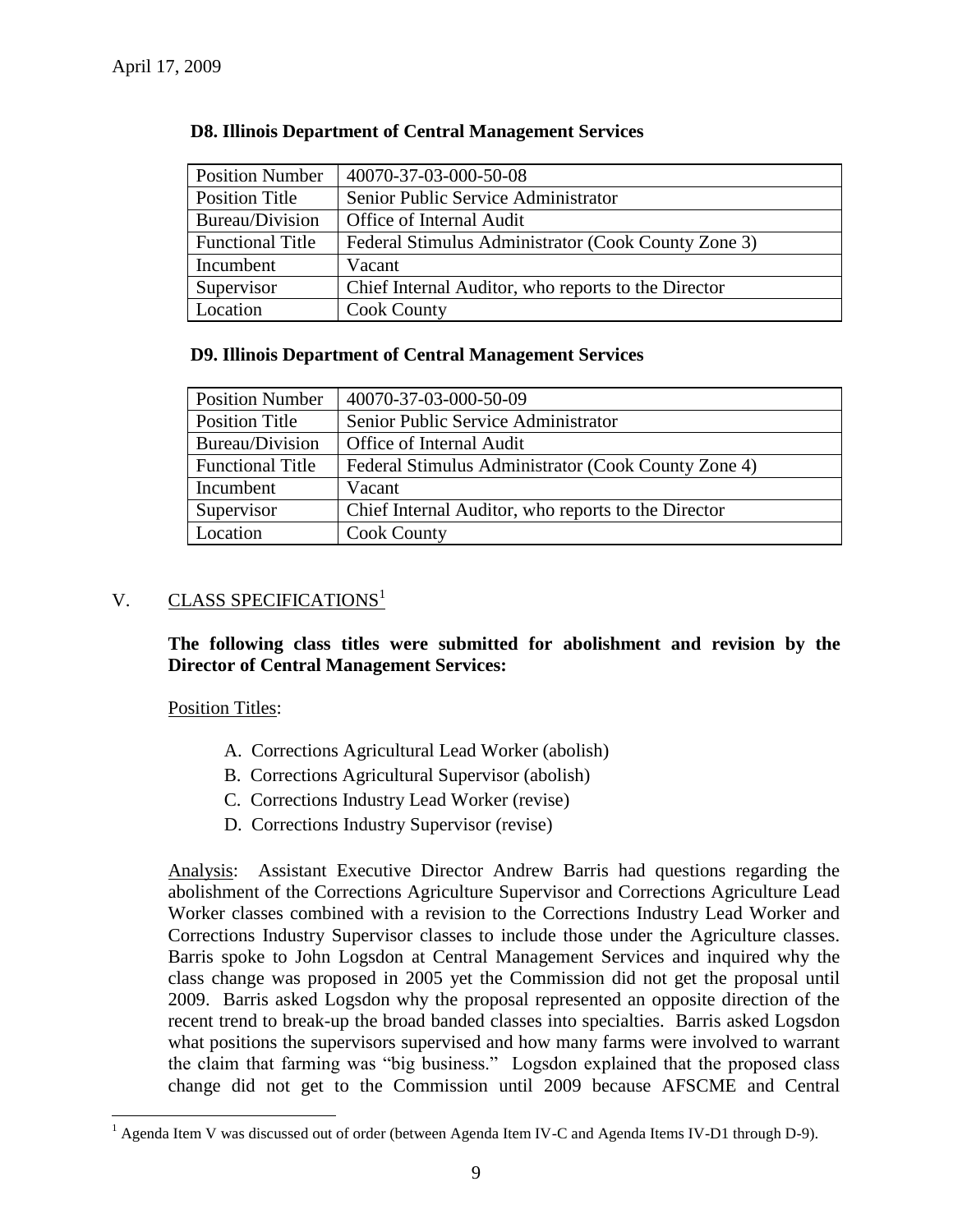Management Services had to work out the details of the language. Logsdon affirmed that an agreement had been reached with the union on the language of the revision. Logsdon stated that Lead Workers supervise inmates and Supervisors supervise lead workers, inmates, and corrections vocational instructors. Logsdon also explained that the Department of Corrections no longer had any farms and this was another reason for the abolishment of the Agriculture classes and a revision to the Industry class because the relevant positions no longer grow food on farms. Rather, they only process food now. Commissioner Peterson asked why the revised industry classes included such a wide array of duties in the "Illustrative Examples of Work." Bill Lipsmire from Central Management Services explained that revisions need to be broad enough to predict what duties might be demanded from the class positions in the future and the Department of Corrections has the ability to produce a lot of goods and services.

**IT WAS MOVED BY COMMISSIONER DALIANIS, SECONDED BY COMMISSIONER BUKRABA, AND THE MOTION ADOPTED 3-1 TO APPROVE THE ABOLISHMENT AND REVISION OF THE FOLLOWING CLASS TITLES TO BE EFFECTIVE MAY 1, 2009:**

- **A: Corrections Agricultural Lead Worker (abolished)**
- **B. Corrections Agricultural Supervisor (abolished)**
- **C: Corrections Industry Lead Worker (revised)**
- **D: Corrections Industry Supervisor (revised)**

| <b>KOLKER</b>   |            | <b>EWELL</b>    | YES. |
|-----------------|------------|-----------------|------|
| <b>PETERSON</b> | NO         | <b>DALIANIS</b> | YES  |
| <b>BUKRABA</b>  | <b>YES</b> |                 |      |

**IT WAS MOVED BY COMMISSIONER PETERSON, SECONDED BY COMMISSIONER EWELL, AND THE MOTION ADOPTED 4-0 TO DISAPPROVE ANY CLASS SPECIFICATIONS RECEIVED BY THE COMMISSION NOT CONTAINED IN THIS REPORT TO ALLOW ADEQUATE STUDY.** 

#### VI. MOTION TO GO INTO EXECUTIVE SESSION

**IT WAS MOVED BY COMMISSIONER EWELL, SECONDED BY COMMISSIONER DALIANIS, AND BY ROLL CALL VOTE THE MOTION ADOPTED 4-0 TO HOLD AN EXECUTIVE SESSION PURSUANT TO SUBSECTIONS 2(c)(1), 2(c)(4), AND 2(c)(11) OF THE OPEN MEETINGS ACT.** 

| <b>KOLKER</b>   |      | <b>EWELL</b>    | YES  |
|-----------------|------|-----------------|------|
| <b>PETERSON</b> | YES. | <b>DALIANIS</b> | YES. |
| <b>BUKRABA</b>  | YES. |                 |      |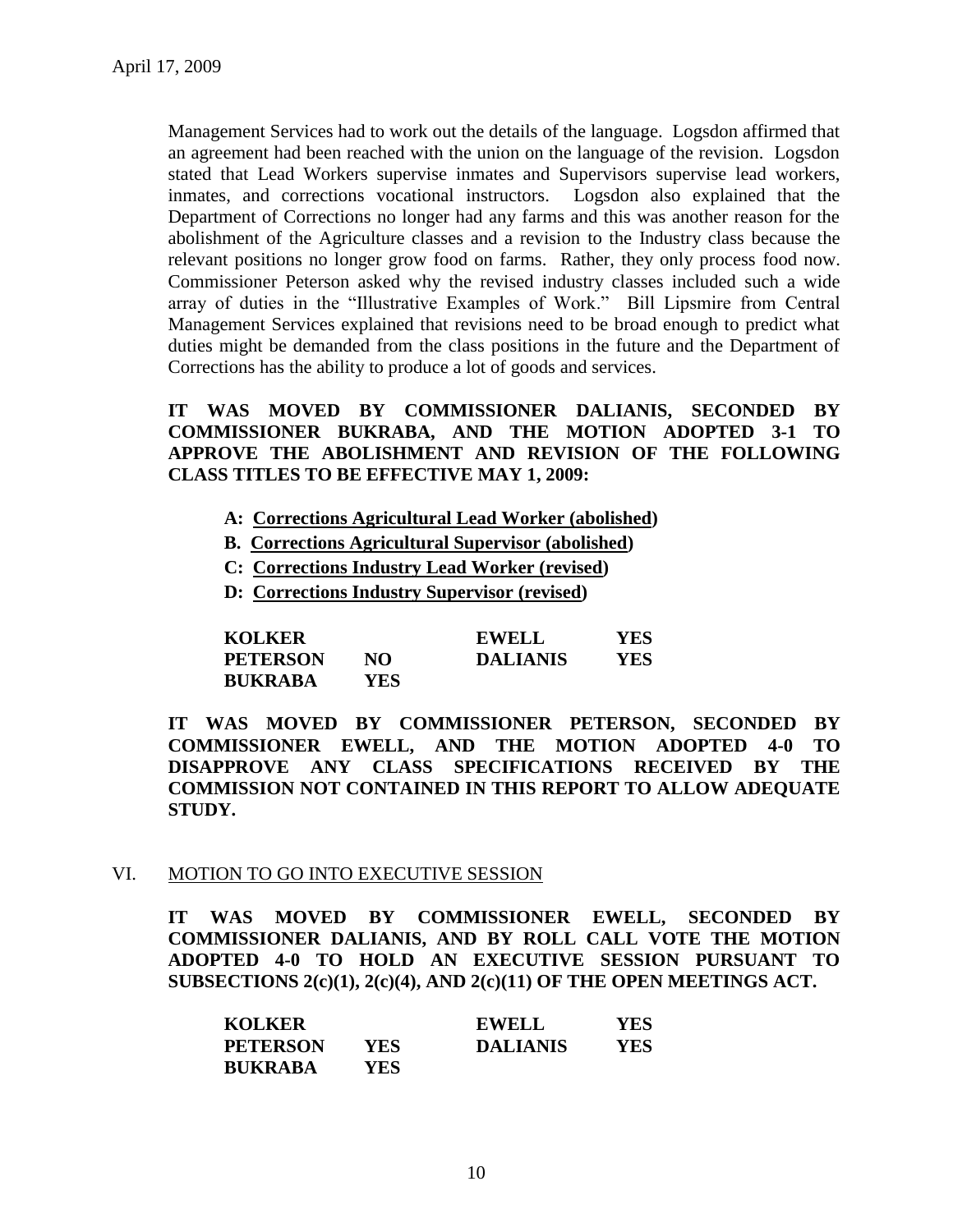### VII. RECONVENE MEETING

Upon due and proper notice the regular meeting of the Illinois Civil Service Commission was reconvened at 160 North LaSalle Street, Suite S-901, Chicago, Illinois at 12:07 p.m.

#### PRESENT

Raymond W. Ewell, Barbara J. Peterson, Betty A. Bukraba, and Ares G. Dalianis, Commissioners; Daniel Stralka, Executive Director; and Andrew Barris, Assistant Executive Director (via telephone).

### VIII. NON-MERIT APPOINTMENT REPORT

The Personnel Code permits non-merit appointments for a limited period of time, i.e. emergency appointments shall not exceed 60 days and shall not be renewed, and positions shall not be filled on a temporary or provisional basis for more than six months out of any twelve-month period. Consecutive non-merit appointments are not violative of the Code, however, they do present a possible evasion of merit principles and should be monitored. Set forth below is the number of consecutive non-merit appointments made by each department. These statistics are from the Department of Central Management Services' Consecutive Non-Merit Report.

| Agency                                       | 2/28/09                 | 3/31/09      | 3/31/08           |
|----------------------------------------------|-------------------------|--------------|-------------------|
| Aging                                        | 0                       |              | 0                 |
| Agriculture                                  | $\mathbf{\Omega}$       |              |                   |
| <b>Arts Council</b>                          | $\mathbf{\Omega}$       | 0            |                   |
| <b>Central Management Services</b>           |                         | 2            | 3                 |
| <b>Children and Family Services</b>          | 4                       | 4            |                   |
| Commerce and Economic Opportunity            | 0                       |              |                   |
| <b>Criminal Justice Authority</b>            |                         |              |                   |
| <b>Employment Security</b>                   | 3                       | $\mathbf{2}$ |                   |
| <b>Financial and Professional Regulation</b> | 0                       | 0            |                   |
| <b>Healthcare and Family Services</b>        | $\overline{\mathbf{5}}$ | 9            | 15                |
| <b>Human Services</b>                        |                         | 0            | 6                 |
| <b>Natural Resources</b>                     |                         | 0            |                   |
| <b>State Police</b>                          | 0                       | 0            |                   |
| Transportation                               | 17                      | 5            | 53                |
| Veteran's Affairs                            |                         |              |                   |
| Workers' Compensation Commission             |                         |              | $\mathbf{\Omega}$ |
| Totals                                       | 33                      | 28           | 87                |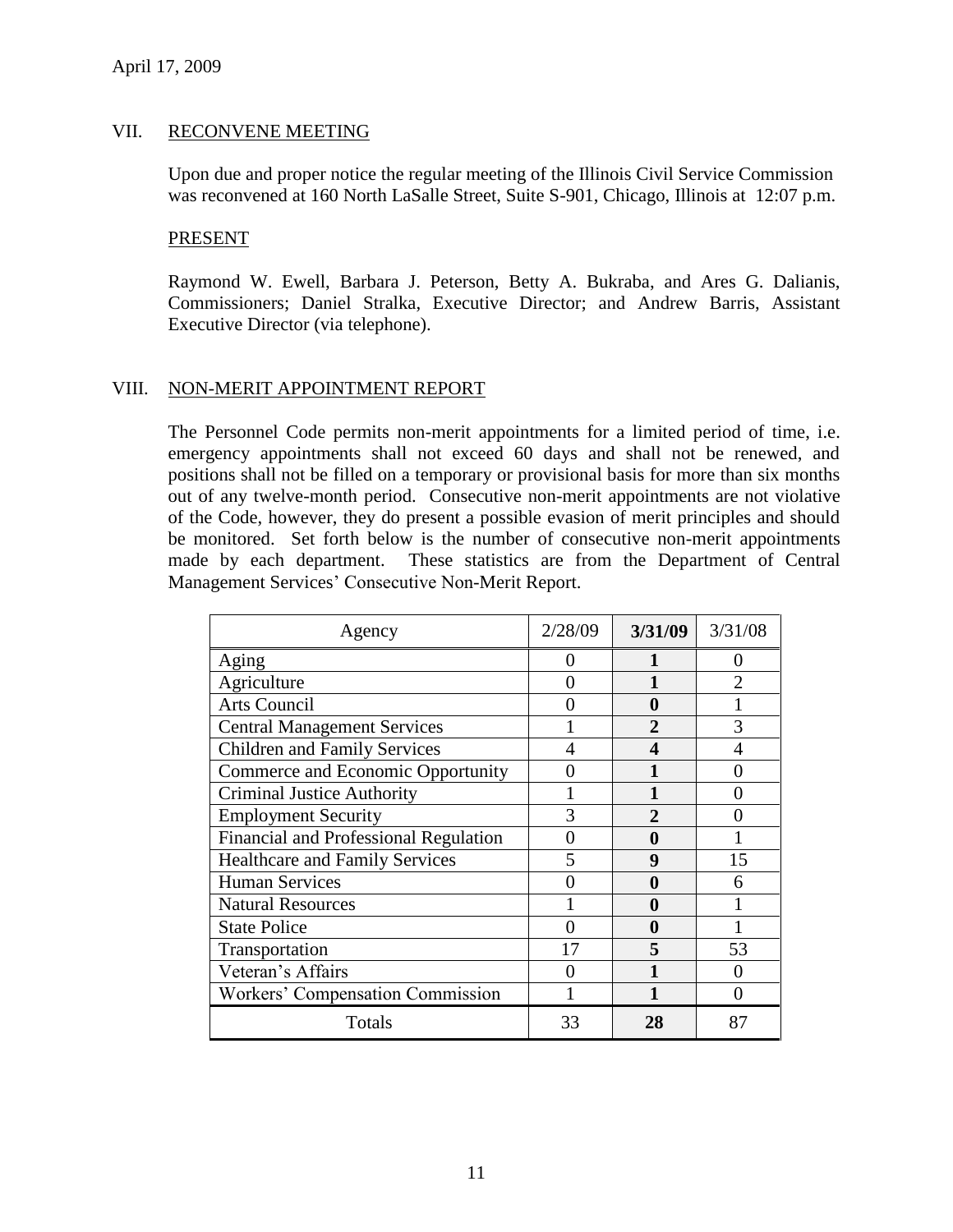### IX. INTERLOCUTORY APPEALS

### **DISCHARGE**

#### **DA-11-09**

| Employee | Jennifer L. Gordon                                 | Appeal Date   | 9/17/08                |
|----------|----------------------------------------------------|---------------|------------------------|
| Agency   | <b>DHS</b>                                         | Decision Date | 4/01/09                |
| Type     | Discharge                                          | ALJ           | <b>Andrew Barris</b>   |
| Issue    | Motion to Dismiss for no jurisdiction; Recommended |               | <b>Grant Motion to</b> |
|          | employee was trainee at time of                    | Decision      | Dismiss.               |
|          | discharge                                          |               |                        |

**IT WAS MOVED BY COMMISSIONER DALIANIS, SECONDED BY COMMISSIONER BUKRABA, AND BY ROLL CALL VOTE OF 4-0 THE MOTION ADOPTED THAT THE ADMINISTRATIVE LAW JUDGE FOUND A QUESTION OF LAW, FACT, OR POLICY WHICH IF RESOLVED BY THE COMMISSION WOULD MATERIALLY ADVANCE THE RESOLUTION OF THE DISPUTE. THE COMMISSION FURTHER FINDS THAT GORDON WAS A TRAINEE AT THE TIME OF HER DISCHARGE AND SO HAD NOT ACQUIRED ANY RIGHTS UNDER JURISDICTION B. THEREFORE, THE CIVIL SERVICE COMMISSION IS WITHOUT JURISDICTION TO HEAR HER DISCHARGE APPEAL. IN ACCORDANCE THEREWITH, THE DECISION OF THE ADMINISTRATIVE LAW JUDGE TO GRANT THE MOTION TO DISMISS IS AFFIRMED AND ADOPTED.** 

| <b>KOLKER</b>   |      | <b>EWELL</b>    | YES |
|-----------------|------|-----------------|-----|
| <b>PETERSON</b> | YES  | <b>DALIANIS</b> | YES |
| <b>BUKRABA</b>  | YES. |                 |     |

**DISCHARGE**

#### **DA-25-09**

|        | Employee   Pamela Harris               | <b>Appeal Date</b>   | 12/29/08                      |
|--------|----------------------------------------|----------------------|-------------------------------|
| Agency | <b>DOC</b>                             | <b>Decision Date</b> | 04/01/09                      |
| Type   | Discharge                              | ALJ                  | Daniel Stralka                |
| Issue  | Motion to Dismiss for no jurisdiction; |                      | Recommended   Grant Motion to |
|        | employee was in a $4d(3)$ exempt       | Decision             | Dismiss.                      |
|        | position at time of discharge          |                      |                               |

**IT WAS MOVED BY COMMISSIONER PETERSON, SECONDED BY COMMISSIONER DALIANIS, AND BY ROLL CALL VOTE OF 4-0 THE MOTION ADOPTED THAT THE ADMINISTRATIVE LAW JUDGE FOUND A QUESTION OF LAW, FACT, OR POLICY WHICH IF RESOLVED BY THE COMMISSION WOULD MATERIALLY ADVANCE THE RESOLUTION OF THE DISPUTE. THE COMMISSION FURTHER FINDS THAT HARRIS WAS**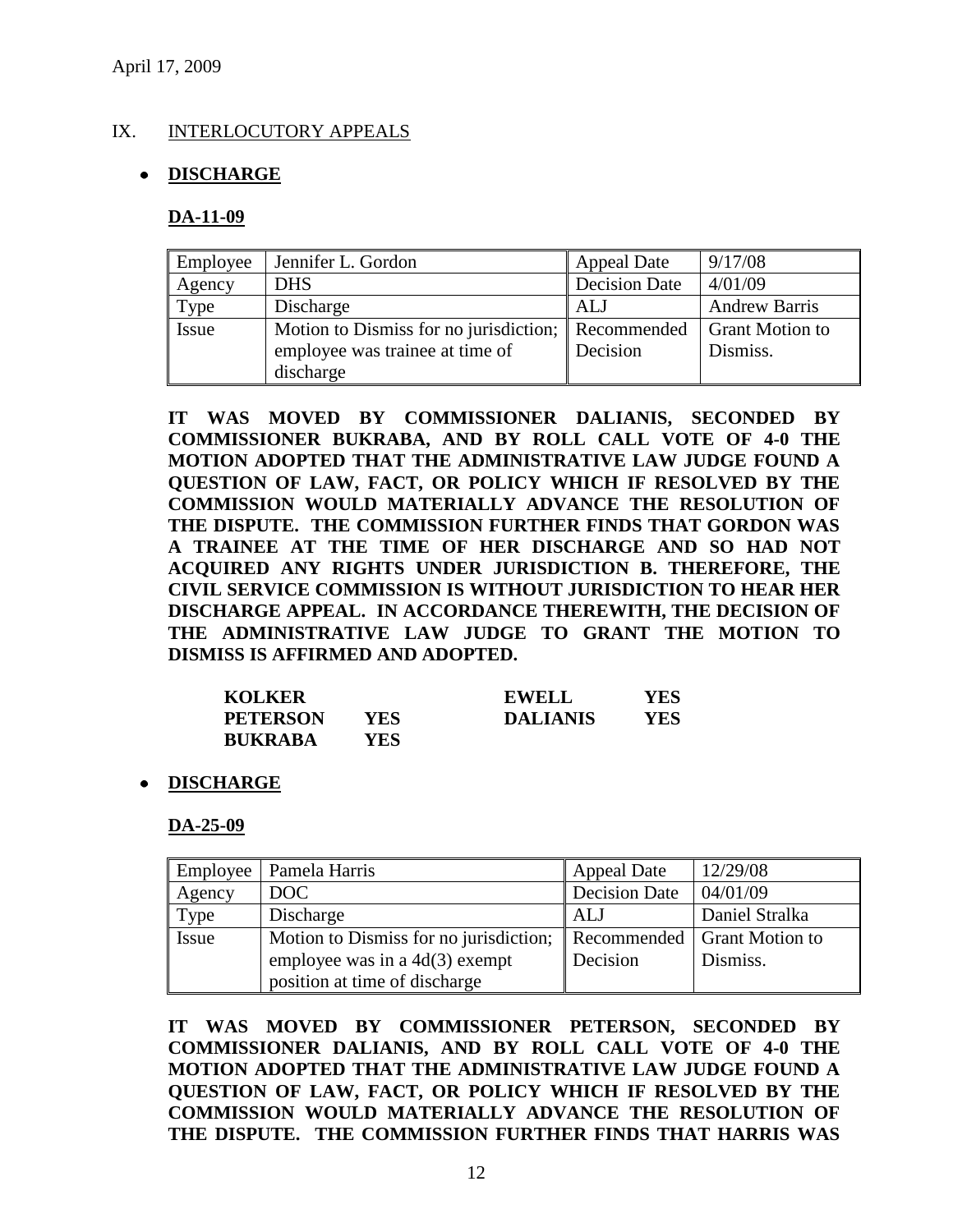**NOT AN EMPLOYEE UNDER JURISDICTION B OF THE PERSONNEL CODE AT THE TIME OF HER DISCHARGE AND THE CIVIL SERVICE COMMISSION IS WITHOUT JURISDICTION TO HEAR HER DISCHARGE APPEAL. IN ACCORDANCE THEREWITH, THE DECISION OF THE ADMINISTRATIVE LAW JUDGE TO GRANT THE MOTION TO DISMISS IS AFFIRMED AND ADOPTED.** 

| <b>KOLKER</b>   |      | <b>EWELL</b>    | YES |
|-----------------|------|-----------------|-----|
| <b>PETERSON</b> | YES. | <b>DALIANIS</b> | YES |
| <b>BUKRABA</b>  | YES. |                 |     |

#### X. PUBLICLY ANNOUNCED DECISION RESULTING FROM APPEAL

#### **DISCHARGE**

#### **DA-23-09**

| Employee  | George W. Jones                                                                         | <b>Appeal Date</b>      | 12/12/08                                     |
|-----------|-----------------------------------------------------------------------------------------|-------------------------|----------------------------------------------|
| Agency    | <b>FPR</b>                                                                              | <b>Decision Date</b>    | 04/03/09                                     |
| Type      | Discharge                                                                               | ALJ                     | Daniel Stralka                               |
| Change(s) | Failure to submit time off<br>slips for 4 days; falsification<br>of timekeeping records | Recommended<br>Decision | Charges are proven and<br>warrant discharge. |

**IT WAS MOVED BY COMMISSIONER DALIANIS, SECONDED BY COMMISSIONER EWELL, AND BY ROLL CALL VOTE OF 4-0, THE MOTION ADOPTED TO AFFIRM AND ADOPT THE ADMINISTRATIVE LAW JUDGE'S RECOMMENDED DECISION THAT THE WRITTEN CHARGES FOR DISCHARGE HAVE BEEN PROVEN AND WARRANT DISCHARGE FOR THE REASONS GIVEN IN THE RECOMMENDED DECISION DATED APRIL 3, 2009.**

| <b>KOLKER</b>   |      | <b>EWELL</b>    | YES |
|-----------------|------|-----------------|-----|
| <b>PETERSON</b> | YES. | <b>DALIANIS</b> | YES |
| <b>BUKRABA</b>  | YES. |                 |     |

#### XI. REPORT ON THE TREATMENT OF PRIOR DISCIPLINARY INCIDENTS WHICH ARE THE SUBJECT OF PENDING GRIEVANCES

This report was continued until May 15, 2009.